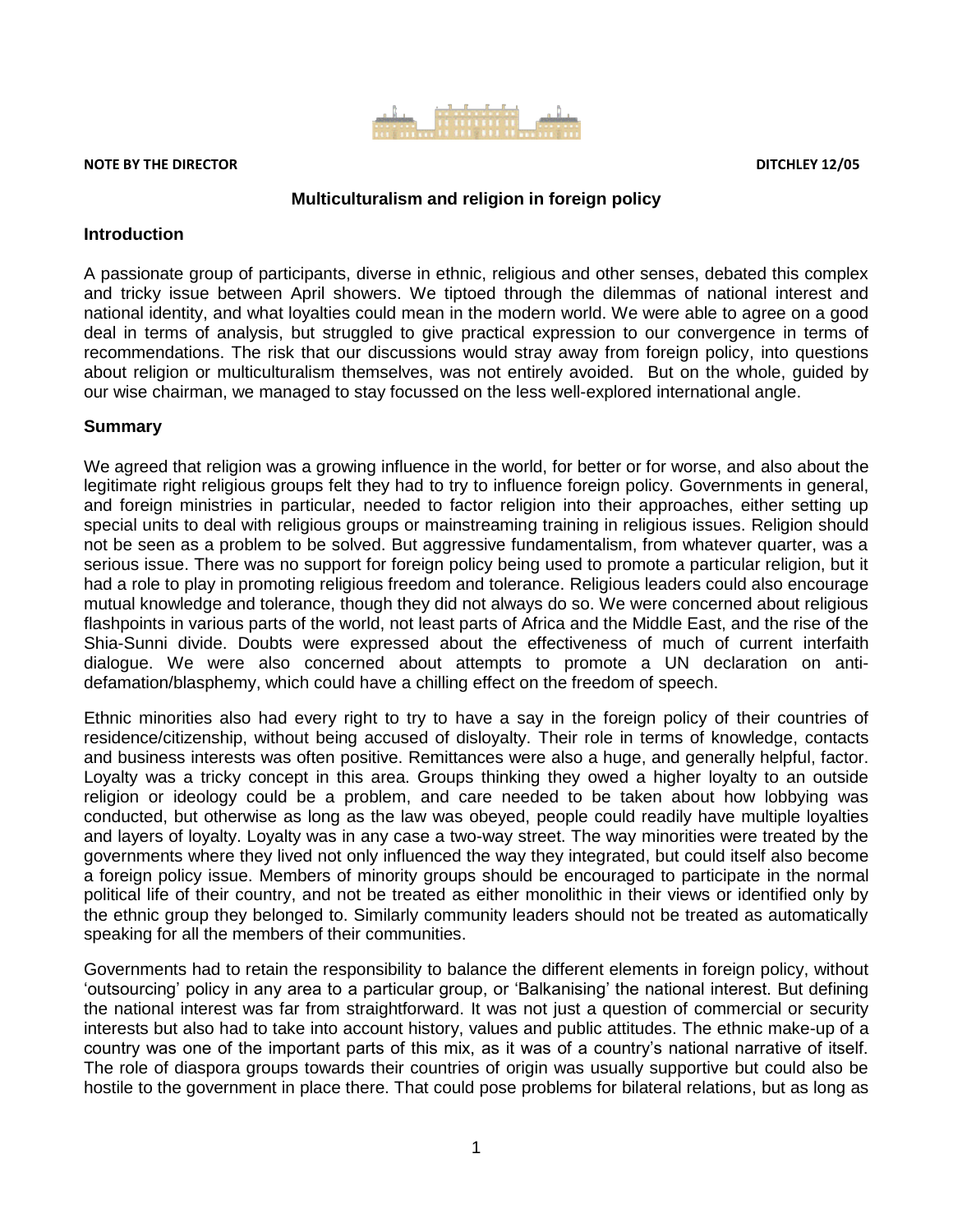the rule of law was respected there was little or nothing host governments could or should do to control these groups in democratic societies.

Whether or not multiculturalism was adopted as a policy, many countries now had a multicultural reality, which inevitably had international impact and repercussions. Promoting mutual knowledge, understanding and tolerance was a key role not only for governments but also for education and the media. Globalisation and instant communication by the new social media increased the risks of domestic consequences from an incident anywhere in the world. That was also a reality which had to be factored into government behaviour.

#### **Religion in international affairs**

We were able to agree without much difficulty that religion was a growing factor in international life, though there were differing views about the desirability of this phenomenon. Globalisation had so far strengthened religion, not marginalised it, as some had imagined. We could not be said to be living in an 'age of religion', or at least not yet. But the idea that religion could be kept out of political life ('We don't do God.') was fading. We were arguably moving from a post-enlightenment paradigm to a new paradigm and needed to explore afresh where the legitimate overlap between religion and politics lay.

This growth of religion's influence was not all about Islam, though this was clearly a major part of the explanation. In the Middle East, Islam had filled a gap left by the failure of other ideologies such as Arab nationalism. But other religions were expanding too, particularly newer forms of old religions, such as the Pentecostalists, whose spread in Africa and elsewhere was striking. Other religions also had their fundamentalists – the evangelical Christian right in the US, and strict religious parties in Israel.

Several participants stressed that religion should not be seen as a problem to be solved. It was a vital part of most people's lives around the world, and had a perfectly legitimate place in the public sphere. It could often be a force for good, through its espousal of basic moral principles, and promotion of dialogue. Much of the conflict which seemed to spring from religious divisions or differences often involved religions used as proxies for other divisions. We agreed, however, that aggressive fundamentalism, of whatever kind, was a problem. More widely, religion could easily be invoked to inflame passions and drive divisions.

There was more or less consensus that religious groups and leaders felt it legitimate to seek to influence the foreign policy of the countries where they were based. They were part of society and its richness and had as much right to be heard as other groups. It could be argued that countries which factored religion into their foreign policy, and listened to religious concerns, were more likely to follow approaches reflecting the realities of the modern world. However, we needed to be careful about groups using religion for their own policy purposes, and hiding behind it instead of engaging with the values of the communities around them. Faith could not trump everything else.

There was no support for the idea of a foreign policy based on promoting or defending a particular religion, even where a country had an 'official' or state religion. It was pointed out that, in practice, even countries which might be expected to follow religious preferences in foreign policy, such as Iran or Pakistan, tended to look at national interest in non-religious terms – for example, Pakistan's closest ally was China.

How should governments and foreign ministries react to attempts to influence them by religious groups? There was agreement that greater religious awareness – religious 'literacy' – was highly desirable. It was also often absent, as shown for example by the Danish foreign ministry's unsuccessful handling of the cartoon issue. Some foreign ministries already had specialised officers or units to deal with religious issues. Were such units the right way to go, or was it more important to mainstream the necessary awareness through training? Views were divided. Units could become silos, but spreading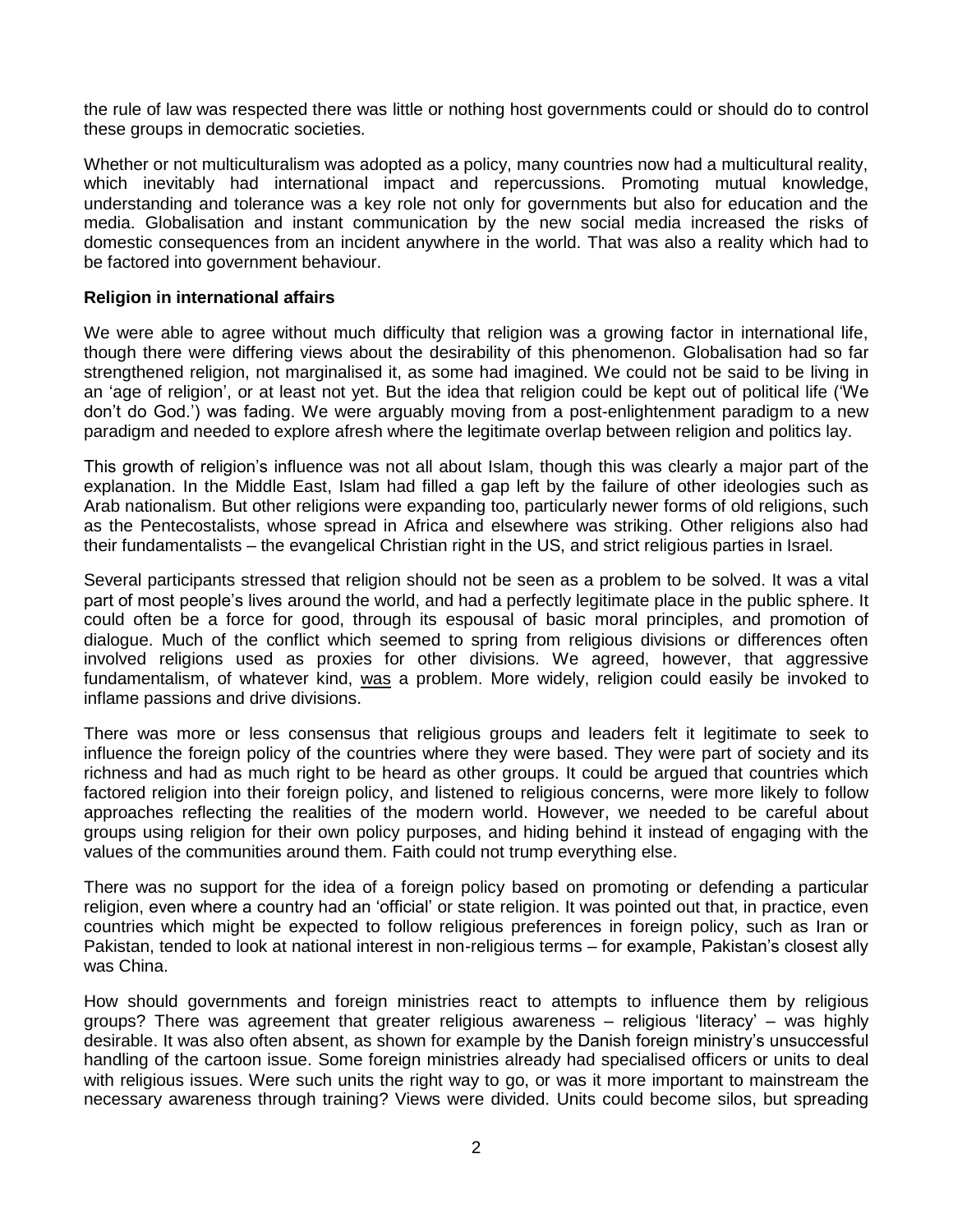the responsibility might dilute it too far. In any case governments, while taking account of religious influences and views, should be careful not to allow them to dominate other considerations – the tail should not wag the dog. Religious voices were only a few among many.

How far should governments go in pressing for religious freedom in other countries? It was clearly desirable, as long as such pressure was non-discriminating between religions. But should it also include freedom to change religion, which was so sensitive in many countries, and should it be a significant factor in relations with other countries? At present practice seemed rather uneven, with commercial considerations affecting the degree of such pressure, for example in the case of countries like Saudi Arabia. Moreover, where did the limits of promoting a country's own values lie in this area, for example pressing for gay and lesbian rights within religions? We struggled with questions like these. In any case careful, soft diplomacy and grounded understanding of local realities were essential.

Where were the international religious flashpoints for the next few years? In geographical terms, the Horn of Africa and Nigeria were seen as particularly sensitive, with Christian and Muslim groups rubbing up against each other. In the Arab world, Shia-Sunni tensions were rising dangerously, and there were also increasing concerns about victimisation of minority religious groups, eg Copts in Egypt. The negative influence of the media was a concern, with religious TV channels sometimes broadcasting dangerous propaganda, including between Shias and Sunnis. Aggressive proselytisation could also be inflammatory, for example from newer evangelical groups. Violence was most likely, historically, when populations felt their own religion and religious space were under threat.

How far could religious leaders play a helpful role in talking to governments and calming tensions? Their influence was clearly important. It could be used negatively as well as positively. But there were some good recent examples, for example appeals for calm after the death of an imam in a Brussels mosque a few weeks earlier. Religious leaders could be encouraged to sign up to codes of good conduct, and to share these with their followers. A particular problem was posed by religious groups with no easily identifiable hierarchy or leadership, such as the Pentecostalists. How could they be engaged? It was also not clear that parts of the modern Islamic world had a concept of religious freedom which corresponded to the normal meaning of the word.

What role could interfaith dialogue play? There was a good deal of scepticism around the table about traditional forms of polite dialogue between clerics and between faith structures. This was not seen as engaging the people or tackling the hard realities. To make a difference it needed to engage on the substance of the problems, global or local. Involving interfaith groups in projects for the whole community could be helpful, for example over environmental issues or projects for the homeless. Dialogue should also go beyond the Abrahamic faiths. There was support for the role which could be played by groups like the Alliance of Civilisations.

There was some discussion on the proposal for a UN Declaration on Anti-Defamation ie deploring blasphemy. This could have a chilling impact on free speech if adopted in its present form. A better alternative would be a UN Declaration on Religious Education, involving a commitment that citizens would be taught about the religions of their fellow-citizens/neighbours. This would be hard to draft but there was work to draw on at national level in several countries, for example agreement between Shia and Sunni groups in the UK about how Islam should be taught. The Council of Europe and the EU had also produced principles about the teaching of religion in schools.

A final part of our religious discussion was about secularism. Several participants pointed out that militant secularism could be as divisive as any religion. Others stressed that a secular space created by governments could be helpfully neutral, and allow all religions to flourish. The important concept here was pluralism, not secularism as such. Did having a state religion make such pluralism more difficult? Views differed. The UK had its established Church but also great freedom for others to worship and express their religious views. Some from the Islamic world looked at examples like the UK and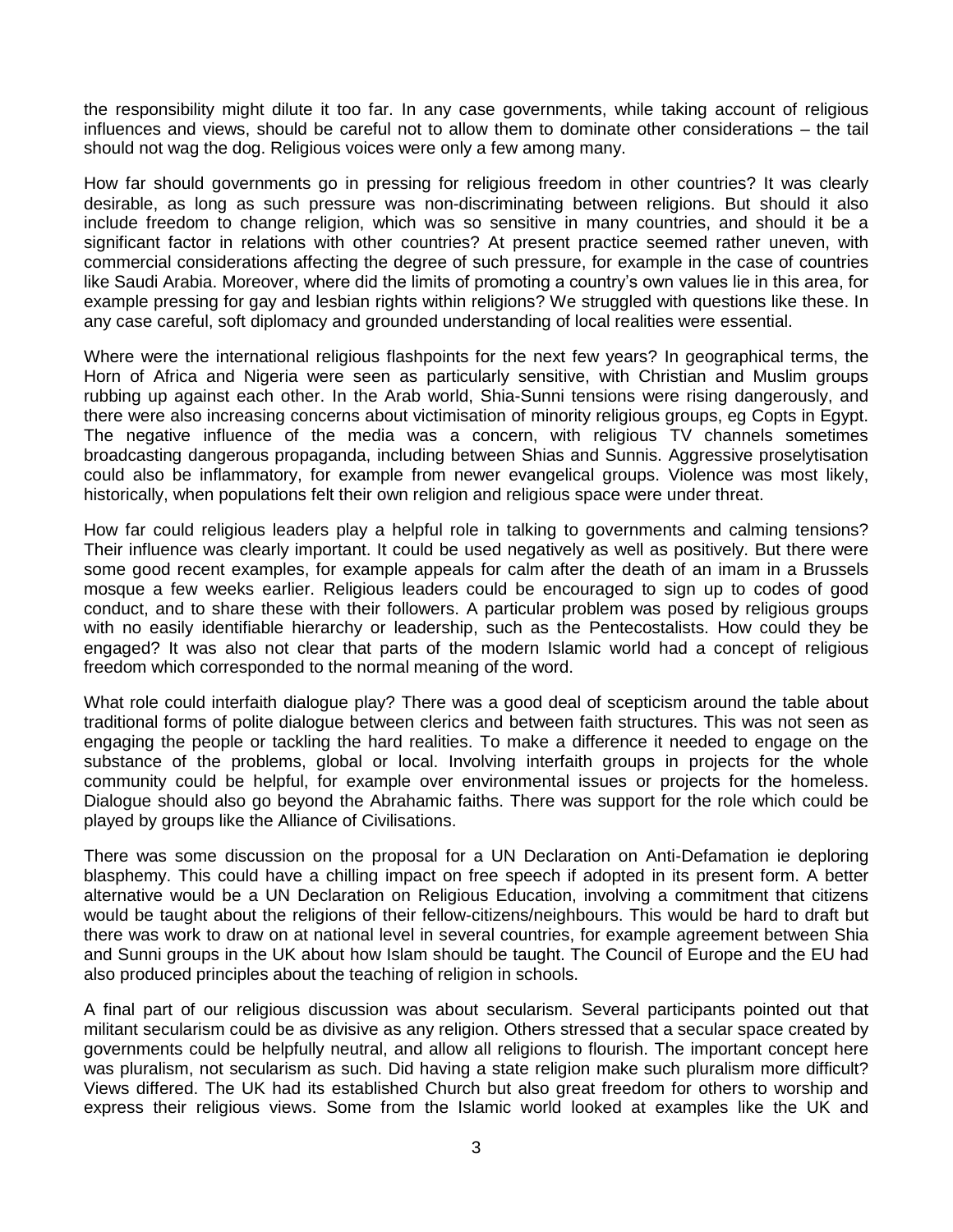wondered why the idea of Islam in their constitutions caused such consternation in the West. But the parallels were not necessarily exact, and the tradition of tolerance not the same.

#### **Ethnic minorities and foreign policy**

This debate overlapped with, but was arguably even more tricky than, the debate about religious influence in international affairs. It was not difficult to agree that it was in principle perfectly legitimate and normal for ethnic minority groups to seek to influence the governments of the countries where they lived over their specific foreign policy concerns and issues. This was a natural expression of the pluralism of a democratic society, though it was much less likely to be acceptable in authoritarian societies. The fact that an ethnic group was lobbying should not be seen as evidence of disloyalty to their country of residence, any more than would be the case for other lobby groups pressing for particular policies or criticising existing government policy. Rather it was a normal and useful part of the foreign policy process, and a reflection of the diversity of modern countries.

Participants also pointed out that we should not frame the debate in terms of the problems posed by ethnic minorities. They could have very positive influences through their contacts and their knowledge, including in the sphere of trade. Businessmen from ethnic communities could be valuable links with countries of origin. Remittances from diaspora communities back to host countries were also very important in stabilising and helping them economically.

We paused several times on the question of loyalty, which was an uncomfortable concept for many around the table. Did we mean loyalty to a country, to a government, to a particular national narrative, or to a particular set of values? In any case more could not be asked by way of loyalty from members of ethnic minorities than from any other citizens. There should be no discrimination. Obedience to the laws of the country was a universal requirement. Many recent immigrants were in any case very positive about the country in which they had chosen to live, and fiercely loyal to it. But there was also perhaps a need for all to be loyal to certain fundamental values of the society they were in, such as tolerance in democratic societies, and to the processes of reaching policy decisions, eg through peaceful debate and democratic processes. This did not mean automatic support for the policy decisions themselves. But it did mean that the idea of a higher loyalty owed by some groups to an ideology or religion outside the mores of the country where they lived could lead to problems.

Participation in the normal processes of deliberation and policy-making should be actively encouraged. Governments and political parties had valuable roles to play here. Trying to exercise influence outside the normal political process was not however acceptable. Attempts of this kind should be tackled through the normal legal process, eg if violence or terrorism was being supported, or other means of illegal influence such as corruption, rather than through any imposition of special rules for minority groups. Efforts to close down particular discussions or debates should also be resisted.

Loyalty was also a two-way street. Inclusiveness from governments and the majority community/culture was likely to increase loyalty from all citizens, including those from ethnic minorities. Could divided loyalties be a problem, in other words situations where ethnic minority/diaspora groups took a very strong interest in the affairs of their country of origin, and seemed to be supporting this country? The general view was that this need not pose problems – the so-called 'cricket test' had no real validity – except in the case of an actual conflict between the countries concerned. Loyalty was not binary, and 'layers of loyalty', or multiple loyalties, were normal, in the same way as layers of identity or multiple identities.

Nevertheless there were perception risks for minority groups in mounting lobbying campaigns over foreign policy issues which could lead to majority community citizens seeing them as the 'other'. This could become self-reinforcing if the minority concerned accepted this identification, and came both to be seen and to see themselves as uniquely characterized by one facet of their identity, eg 'Irishness' or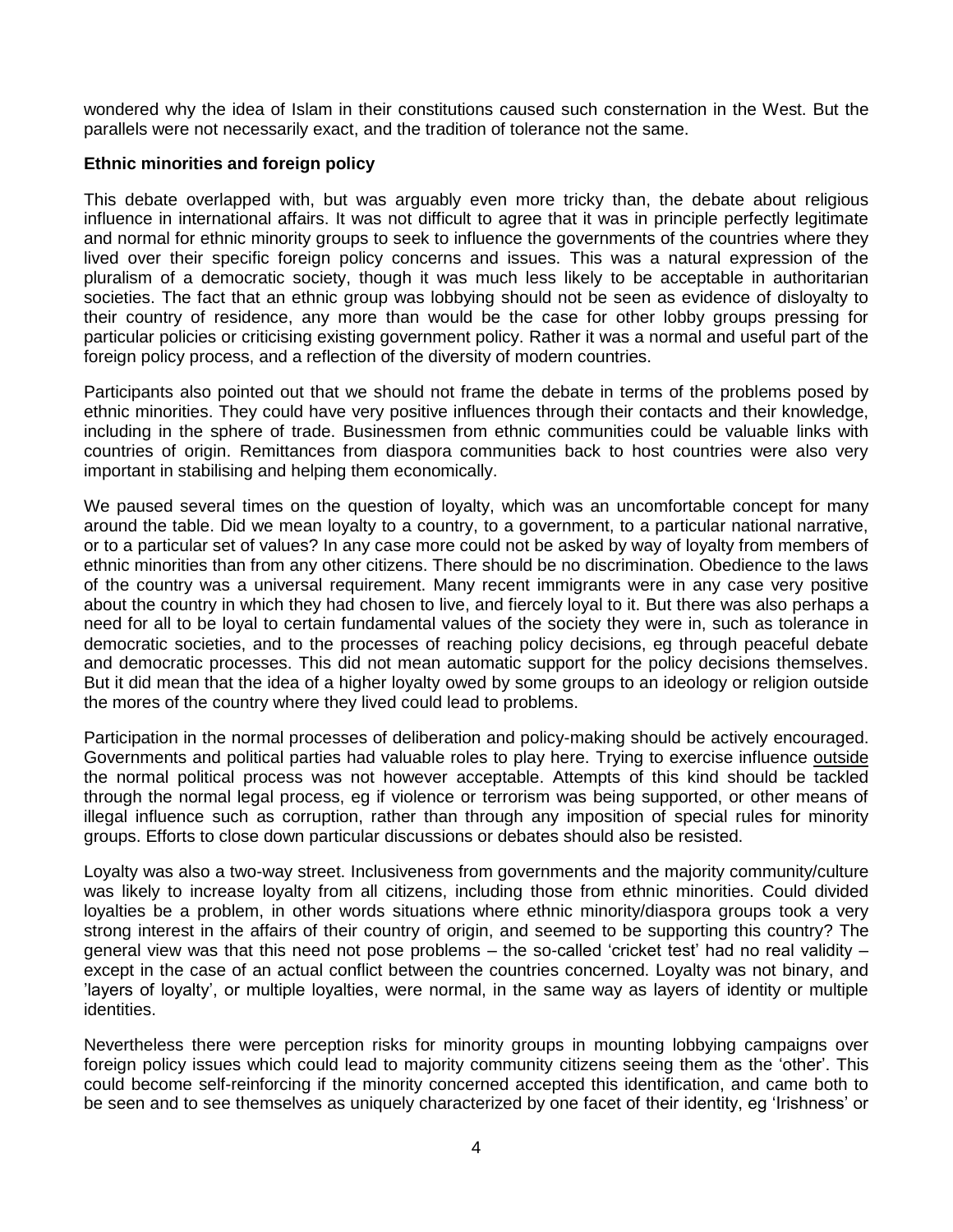'Muslimness', and adopted attitudes and views accordingly. Identifying people by their communities was to deny their individual experiences, and their individual rights as citizens.

In normal circumstances ethnic minorities, like other groups, were not at all monolithic in their views, even over issues concerned with their country or region of origin, and should not be treated as if they were. There was a risk for governments and society as a whole in dealing too much with so-called community leaders, who often did not represent the spectrum of views within that minority. This was unhelpful in cementing identification of a community with one specific set of views or one issue. Engaging with communities and community leaders about issues which were nothing to do with their religious or ethnic identity, for example about local services, was a valuable way of normalising relations with them. One important element of integration into the host country was the convergence of the spectrum of views of the minority with the spectrum of views of the society as a whole.

If we accepted that ethnic minority views about foreign policy were natural and on the whole helpful in formulating good policy, there were still questions about how minority views related to the 'national interest' which was assumed to guide foreign policy as a whole. The general view was that in many cases, short of conflict, there was no such thing as an easily identifiable and clear national interest. A country had specific commercial and security interests, which could be measured up to a point, but there were also important elements of history, of attitudes to issues like human rights and justice, of values, and of public opinion which had to be fed into the mix. The diversity of a national population and the existence of ethnic minorities within it, with particular views and sensitivities, were also part of this mix. It was the role of governments to balance all these elements and come up with an approach, a formulation of national interest, which took them all into account, even if it could never satisfy everybody.

It was important to avoid 'Balkanisation' of the national interest, by fixing foreign policy towards particular countries solely or mainly on the basis of lobbying by diaspora groups. Policy should never be 'outsourced' in this way. It was the role of governments to maintain the right balance. A number of different examples were quoted: American policy towards Israel and the Middle East, and the influence of the Jewish community; American policy towards Cuba and the views of Cuban exiles in the US; the Armenian diaspora in France with its effect on French policy towards Turkey. Many participants felt that systems which codified lobbying activity, rather than allowing a free for all, and ensured full transparency of who was trying to influence what, were highly desirable.

Discussion of the national interest led us on to 'national narratives', in other words peoples' views of themselves, their country, their history and their place in the world. These were clearly crucial in terms of national identity, but it was hard to know who defined and fixed these narratives. It was more a multiplicity of actions and influences than governments. In any case national narratives changed and evolved over time, including the incorporation of multicultural diversity. The influence of the new social media democratised further any given national narrative. It might be impossible in this day and age for there to be a single national narrative in any country.

Finally we looked at whether there should be limits on the role of diaspora communities vis-à-vis countries of origin. While many of these communities were keen to help promote their countries of origin, some, including where political refugees and asylum seekers played an important role, wanted to see the governments in their countries of origin overthrown and were working actively to that end. This could pose problems for bilateral relations between countries of residence and countries of origin. Was there anything to be done by host governments? On the whole we thought not. Any attempt to promote violence or terrorism should be covered by national laws. Advocacy or other political activity simply had to be accepted as part of democratic cut and thrust, and robustly defended as such to governments of countries of origin complaining about such activities. At all events there were no other sanctions available in democratic countries, though trying quietly to persuade diaspora activists not to abuse the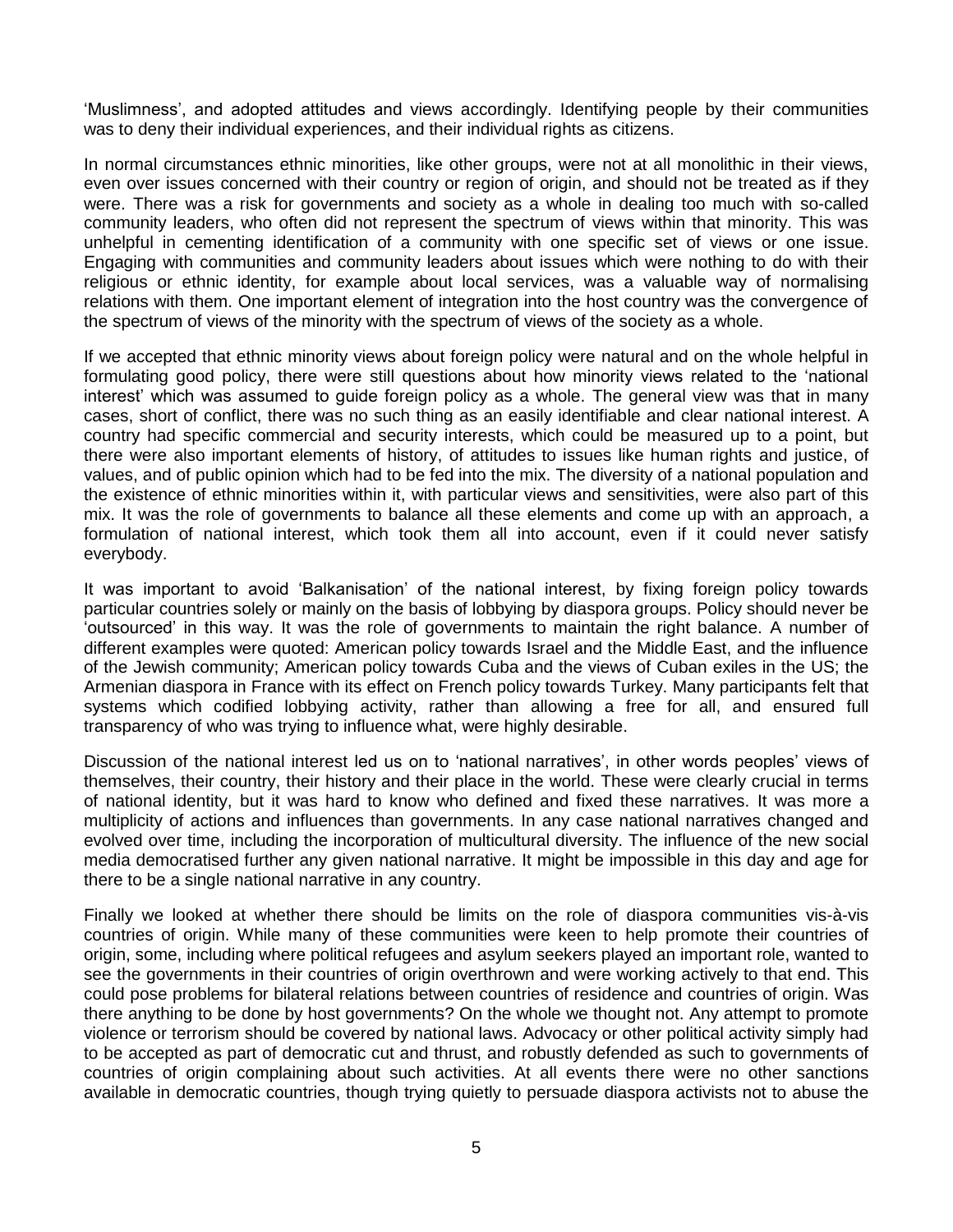host country's hospitality could be an approach worth trying, together with warnings about fund-raising activities which looked suspicious.

### **Multiculturalism and foreign policy**

Not all participants were happy with use of the term multiculturalism in this context, particularly when it could mean such different things in different countries. Clearly many countries had a multinational/multiethnic make-up. But while some had embraced multiculturalism as a key part of national policy and given it a particular expression, as in Canada, others had explicitly rejected it, believing that it militated against the creation of a national identity and favoured the development of parallel lives, which were a long-term recipe for trouble. One issue raised frequently was the absence of a common experience for citizens of all kinds which would then be a unifying factor. This led some to suggest reintroducing the idea of some kind of universal national service, which did not have to be military.

Whatever description was given to official policy towards minorities, the way they were treated by host governments could have a major impact on the image of a country, the attitude of some countries of origin to it, and therefore on bilateral relations and foreign policy options. These issues were therefore a reality which could not be ignored. Where a host country was seen as hostile either to the sending country or to the diaspora community itself, tragic consequences could follow. Attempts to crush identities were bound to lead to problems.

Discussion focussed on useful approaches to manage such problems. The following possibilities were identified, many of which are already in operation in some countries:

- full and open recognition of the presence of minority communities and their right to a voice in policy formulation, including foreign policy, and efforts to ease access for them to the corridors of power. Being able to speak reduced the need to shout, or worse;
- more outreach by the government to diaspora communities, eg diplomats proactively going to them to seek their views;
- encouragement of minorities to participate at every level in political processes, from voting upwards;
- policies to reduce the prevalence of enclaves. Enclaves might not always be bad: people could feel comfortable clustered around a church, mosque or synagogue, and integrate better that way. But if they were in enclaves through economic or social necessity, they could increase exclusivity and alienation;
- clever use of language policies: learning the host language was crucial for integration but policy discussion of other issues in minority languages could help widen interest and participation;
- education: getting the right curricula in place was crucial to mutual understanding. In this context were faith schools divisive? Views were divided.
- media influence: using the media to promote tolerance and reduce friction and divisions. But this was not easy, and the trends were not necessarily in the right direction.

Inevitably we discussed whether Muslim communities presented a particular problem, especially in Europe. The security issues, eg post 7/7 in the UK, certainly caused special complications. But those concerned were the tiniest of minorities and these issues should prove transitory in the great scheme of things. Other groups had seemed specially difficult at different times, eg Irish in the US or UK, Jews in parts of Europe, but had come to seem much less so. Moreover there were many different communities lumped under the Muslim label. One question was whether an expression of Islam could be identified which would make sense in a European space, where Islam would always be in a minority.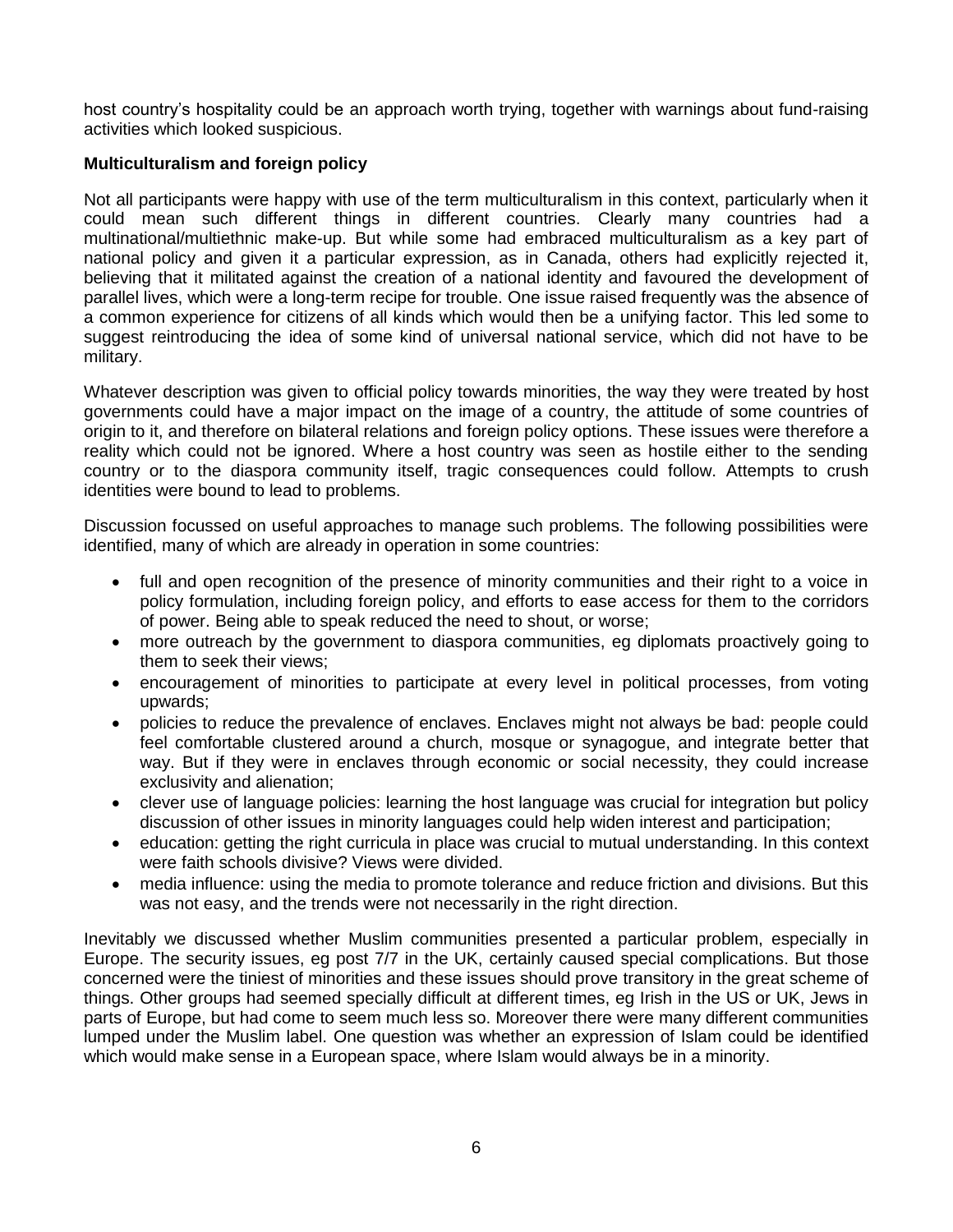What was the balance to be struck between demands from some communities to be treated like everyone else, and simultaneous claims to exceptional treatment (for example establishment of Sharia courts, though these were said by some participants to be more mediation centres than courts as such)? We had no easy answers to such questions. However it was emphasised again that there was a need not to regard communities as monolithic in their views and attitudes. We should also understand that there could be great pressure to conform within certain communities. People could be helped in resisting such pressures by more subtle approaches. We also needed to recognise that situations and relationships were not static but constantly evolving and changing. These were dynamic issues, and we should constantly re-evaluate the role of the state.

#### **Conclusion**

As the above account illustrates, we found it difficult to identify many practical recommendations. In a complex world, states were not necessarily the key actors any more, and influence was very diffuse. The consensus that religion and ethnic minority groups had a natural right to be part of the foreign policy debate, as long as they conformed to the law like all other citizens, was reassuringly clear and positive. But it was also clear that both majority and minority groups needed to be careful about how they handled public debate and each other, to reduce the risks of simplistic labels and overidentification with one characteristic. Instant communication through the new social media increased these risks, and the chances of conflict, for example over isolated incidents which went instantly round the world. The vital roles of the media and of education in promoting knowledge of others and acceptance of diversity were constant themes in our debate. The price of tolerance was constant vigilance.

*This Note reflects the Director's personal impressions of the conference. No participant is in any way committed to its content or expression.*

### **PARTICIPANTS**

#### **Chair: Mr Kamalesh Sharma (Commonwealth Secretariat/India)**

Commonwealth Secretary-General (2008-). Formerly: High Commissioner of India to the UK (2005- 08); Special Representative of the UN Secretary-General to East Timor (2003-04); Permanent Representative to the UN, New York (1997-2003); Permanent Representative to the UN, Geneva; Indian Foreign Service (1965-2002); Ambassador to: German Democratic Republic, Kazakhstan and Kyrgyzstan; Chancellor, Queen's University, Belfast; Fellow, Harvard University. A Governor, The Ditchley Foundation.

#### **CANADA**

#### **Dr Howard Duncan**

Executive Head, International Metropolis Project, Citizenship and Immigration Canada, Ottawa; Chair, Metropolis International Steering Committee. Formerly: Professor of Philosophy, University of Western Ontario, University of Ottawa.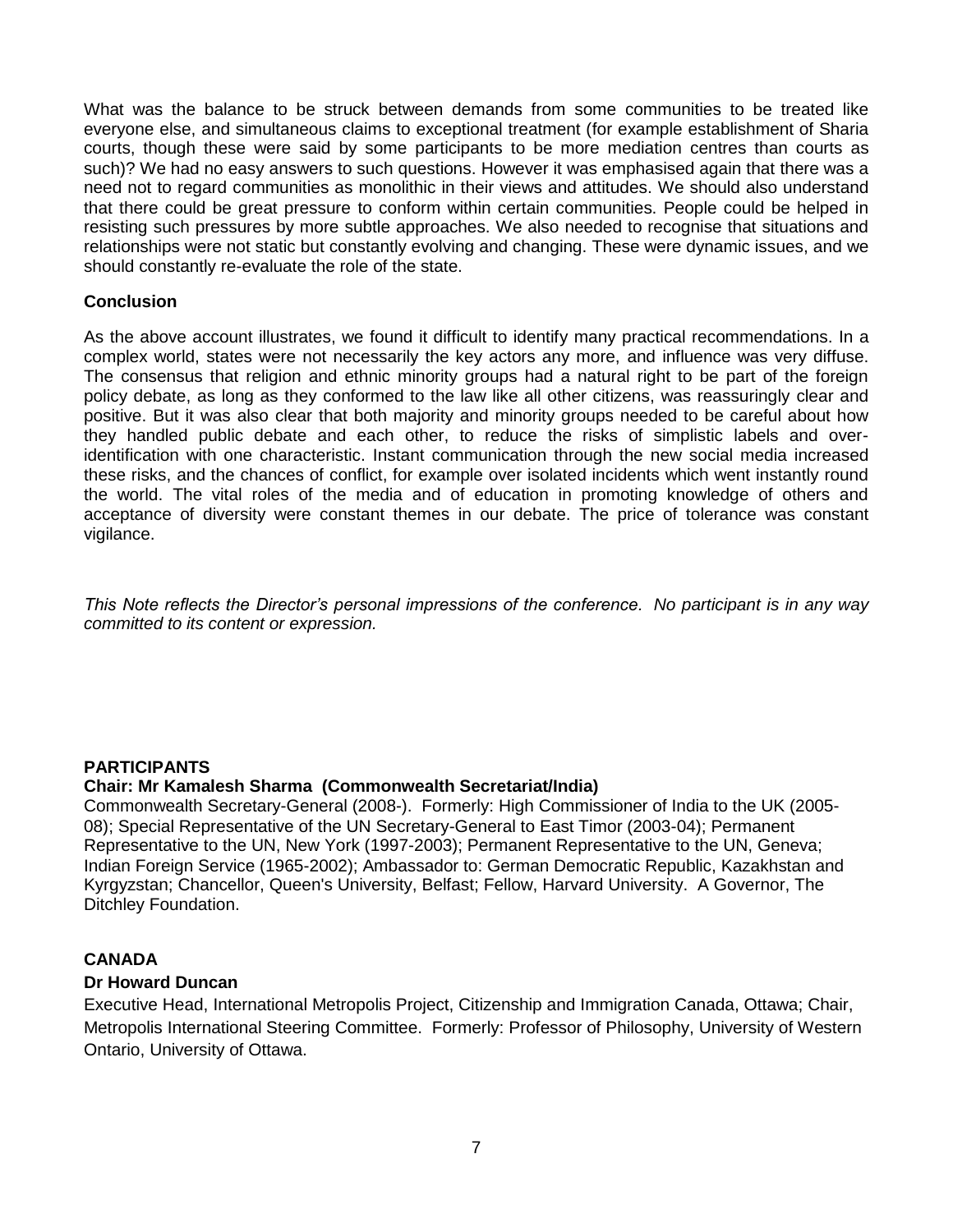## **Senator Nicole Eaton**

Senator, Senate of Canada; Member, Senate Standing Committee on Agriculture and Forestry; Member, Senate Standing Committee on Transportation and Communication; Chair, Pontifical Institute of Mediaeval Studies; Director and Vice-Chair, St. Michael's Hospital Foundation and the National Ballet of Canada.

## **Mr Vernon Peter Harder**

Senior Policy Adviser, Fraser Milner Casgrain LLP, Ottawa; Chairman, Canada China Business Council (2008-). Formerly: Deputy Minister, Government of Canada; Personal Representative of the Prime Minister to three G8 Summits. A Member of the Programme Advisory Committee, The Canadian Ditchley Foundation.

## **Mr Nabeel Goheer (Commonwealth Secretariat/Pakistan)**

Director, Strategic Planning and Evaluation Division, and Secretary to the Governing Boards, Commonwealth Secretariat, London (2010-).

# **EEAS/DENMARK**

## **Ms Merete Bilde**

Policy Advisor, European External Action Service. Formerly: Adviser on political aspects of Islam and cross-cultural relations, Policy Unit of High Representative Javier Solana, Council of the European Union; Danish Diplomatic Service.

# **FRANCE**

## **Mr Roland Dubertrand**

Counsellor for Religious Affairs, Ministry of Foreign and European Affairs. Formerly: Ambassador to the Dominican Republic.

### **GERMANY**

### **Ambassador Dr Heinrich Kreft**

Ambassador and Special Representative for Dialogue among Civilizations, German Federal Foreign Office.

### **Ms Astrid Ziebarth**

Senior Program Officer, Immigration and Integration, The German Marshall Fund of the United States, Berlin (2005-); Board Member, DeutschPlus. Formerly: Smithsonian Center for Folklife and Cultural Heritage; Goethe Institute, Washington, DC.

# **ITALY**

# **Dr Sara Silvestri**

Senior Lecturer in International Politics, City University London; Research Associate, POLIS and St Edmund's College, University of Cambridge; Coordinator, British International Studies Association working group on Religion, Security and International Relations. Formerly: Director, Islam in Europe programme, European Policy Centre, Brussels; Associate Fellow, Chatham House (2006-07).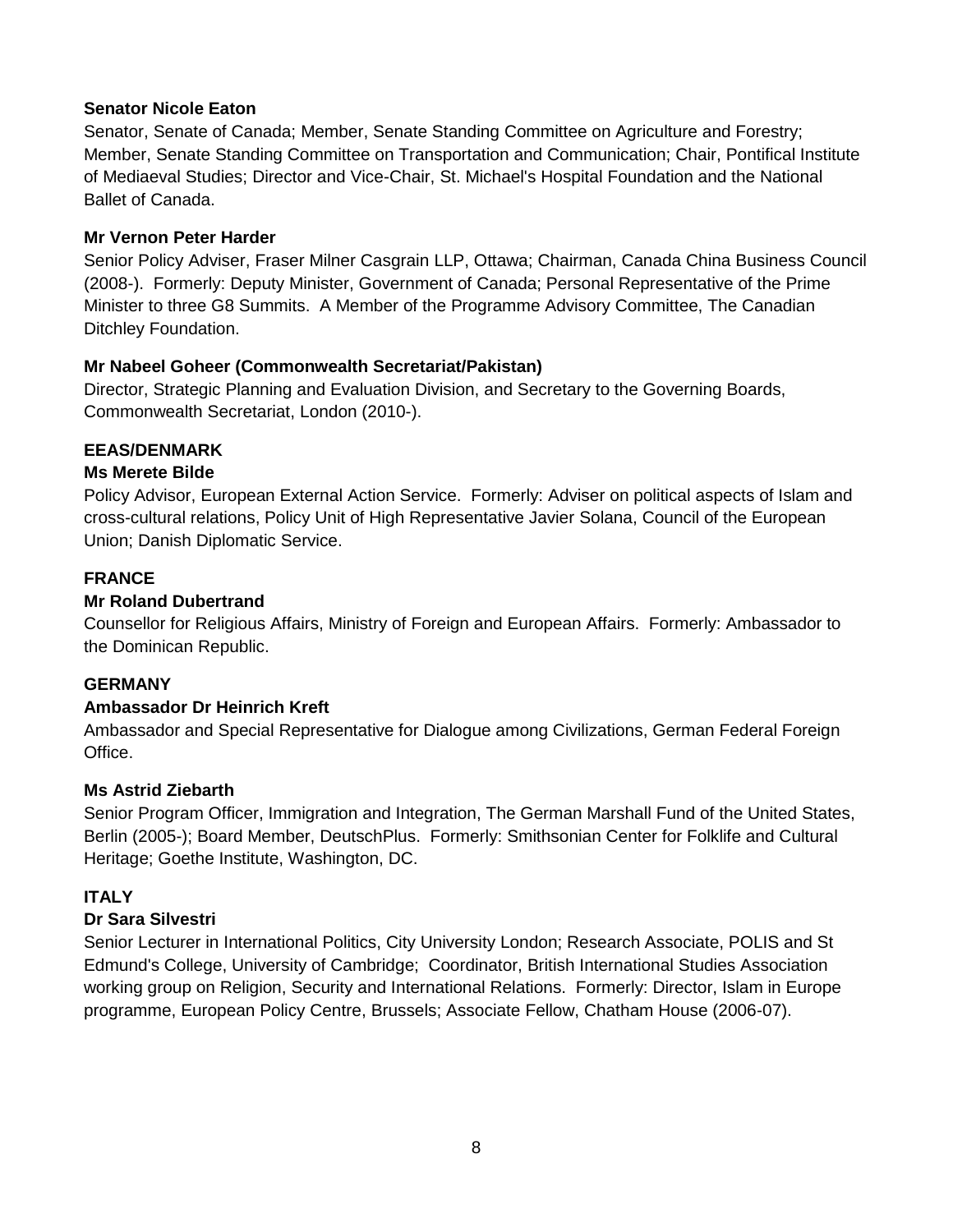# **PAKISTAN**

# **Mr Amin Hashwani**

President: Charter For Compassion Society, Pakistan; Pakistan-India CEO's Business Forum; Network of Organizations Working for People with Disability, Pakistan; Co-Founder/Co-Initiator: Peace Action Network; Aman Ki Asha (a civil society IndoPak peace initiative). Formerly: President: Young Presidents Organization, Pakistan; The Iqbal Institute for Research, Education and Dialogue.

# **SWEDEN**

### **Dr Lisbeth Aggestam**

Lecturer, Department of Politics, Languages and International Studies, University of Bath (2010-). Formerly: Research Fellow, Swedish Institute of International Affairs; Visiting Research Fellow, University of Cambridge (2006-08).

## **UK**

## **Professor Khizar Ansari OBE**

Director, Centre for Minority Studies, and Professor of Islam and Cultural Diversity, Department of History, Royal Holloway University of London.

## **Professor Nigel Biggar PhD**

Regius Professor of Moral and Pastoral Theology, Christ Church, University of Oxford. Formerly: Professor of Theology and Ethics, Trinity College Dublin; Professor of Theology, University of Leeds; Chaplain and Fellow, Oriel College, University of Oxford.

### **Dr Aziz Esmail**

Member of the Board of Governors, The Institute of Ismaili Studies, London. Formerly: Lecturer in Philosophy and Religion, University of Nairobi; Visiting Fellow, Committee on Social Thought, University of Chicago; Visiting Fellow, Centre for the Study of World Religions, Harvard University.

### **Baroness Falkner of Margravine**

Life Peer, Liberal Democrats (2004-) and Chairman, Liberal Democrats Foreign Affairs Committee, House of Lords; Chancellor, University of Northampton (2008-). Formerly: Parliamentary Fellow, St Antony's College, University of Oxford (2009-10); Fellow, John F Kennedy School of Government, Harvard University (2006-07); Prime Minister's Taskforce on Muslim Extremism (2005).

### **Frances Guy**

HM Diplomatic Service (1985-); FCO Envoy to the Syrian Opposition (2012-). Formerly: Ambassador to Lebanon (2006-11); Head, Engaging with the Islamic World Group (2004-06); Ambassador to Yemen (2001-04).

### **Mr John Keast OBE**

Chairman, Religious Education Council of England and Wales, London. Formerly: Adviser to the Department of Children, Schools and Families on Religious Education (2004-10); Consultant to Council of Europe's work on Intercultural Education (2003-09).

# **Dr Kishan Manocha**

Director, Office of Public Affairs, Bahá'í community of the UK.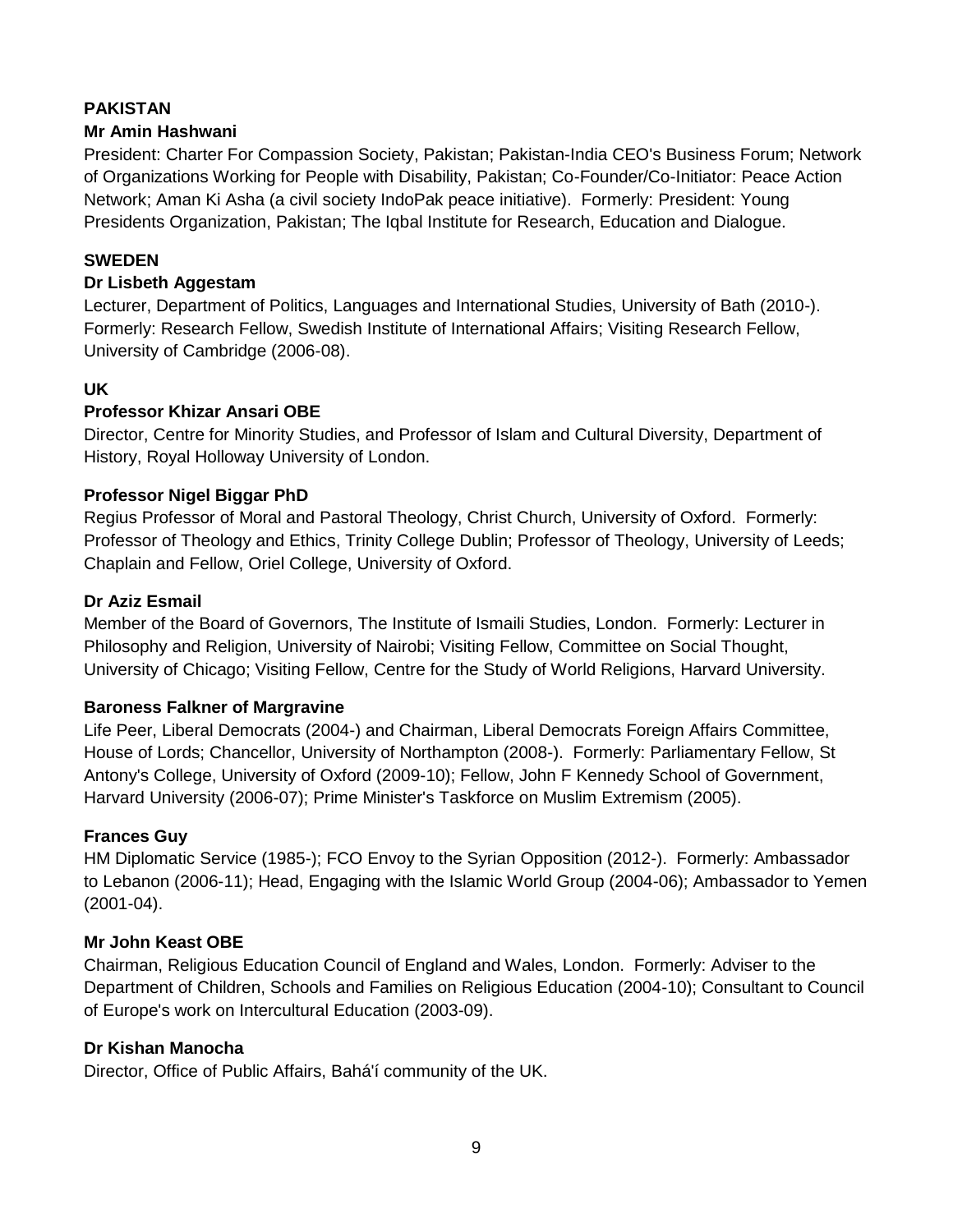## **Mr Oliver McTernan**

Director and Co-Founder, Forward Thinking (2004-); Author, Violence in God's Name. Formerly: Senior Adviser, Club of Madrid; Visiting Fellow, Weatherhead Centre for International Affairs, Harvard University (2000-03); Priest, Islington and Notting Hill parishes (1970-2000).

## **Dr Farhan Nizami CBE**

Founder Director, Oxford Centre for Islamic Studies.

## **Mr Nigel Parker**

Legal Counsellor, Foreign and Commonwealth Office.

## **Mr Trevor Phillips OBE**

Chair, Commission for Equality and Human Rights (2006-). Formerly: Head, Commission for Racial Equality (2003-06).

## **The Rt Hon Baroness Prashar of Runnymede CBE**

Life Peer (Cross-Bench) (1999-). A Governor and Member of the Council of Management, The Ditchley Foundation.

## **Mr Gerard Russell MBE**

Senior Consultant, Quiller Consultants, London. Formerly: Research Fellow, Harvard University (2010- 11); HM Diplomatic Service; United Nations Mission, Kabul; British Embassy, Kabul (2007-08); Consul-General, Jeddah (2006-07); British Embassy, Baghdad; Head, Islamic Media Unit, Foreign and Commonwealth Office (2001-03).

# **Dr David Ryall**

Assistant General Secretary, Catholic Bishops' Conference of England and Wales, London.

### **Mr Gurmel Singh**

Secretary General, Sikh Council UK.

### **Ms Ruth Turner**

Chief Executive, The Tony Blair Faith Foundation; Board Member, Yale University Center for Faith and Culture; Council Member, Salford University. Formerly: Director of Government Relations, 10 Downing Street.

### **Canon Dr Gary Wilton**

Canon, Pro-Cathedral of Holy Trinity Brussels; Archbishop of Canterbury's Representative to the EU; Associate Research Fellow, KU Leuven; Visiting Programme Director, Wilton Park.

# **UK/CANADA**

# **Mr Stephen Shashoua**

Director, Three Faiths Forum; Co-Founder, Iraq in Common; Ariane de Rothschild Fellow.